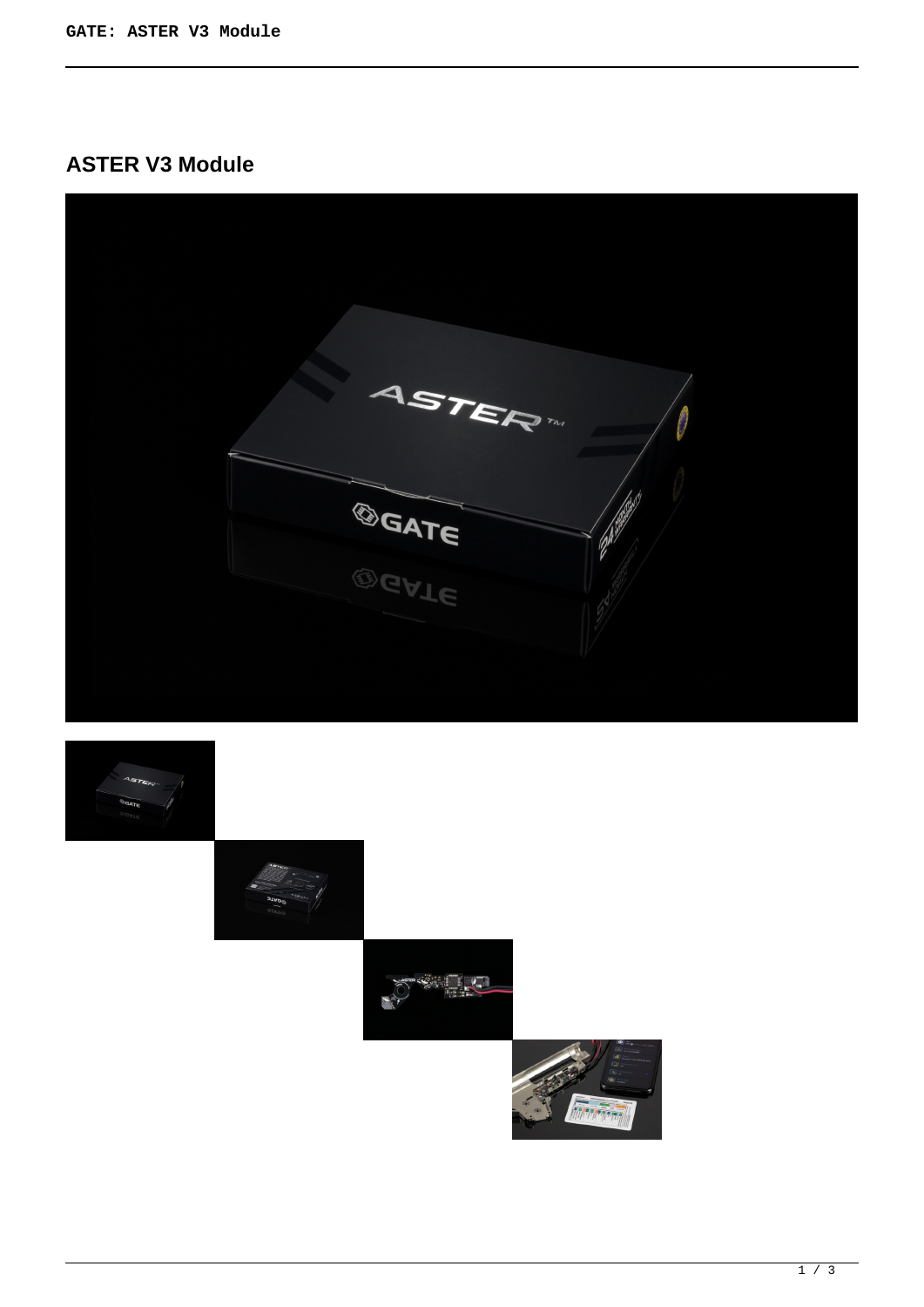

ASTER Module with BASIC firmware edition

Rating: Not Rated Yet **Price**  Base price with tax 315,48 PLN

Salesprice with discount

Sales price 315,48 PLN

**Discount** 

[Ask a question about this product](https://gatee.eu/index.php?option=com_virtuemart&view=productdetails&task=askquestion&virtuemart_product_id=69&virtuemart_category_id=1&tmpl=component)

#### Description

ASTER is a younger brother of our famous high-end TITAN ETU, designed to give you a tactical advantage at an attractive price. Our 4th generation Control System will give you maximum reliability and protection together with tons of useful functions such as **binary trigger**, burst mode, active brake and other essentials. One of the biggest advantages of ASTER V3 is the optical trigger sensor - the same as in TITAN V3! Gain a unique tactical advantage thanks to extremely fast trigger response - **up to 6 milliseconds**! Give your AEG a new lease of life!

The BASIC firmware edition is an economic version with a limited number of functions, dedicated for those who prefer simplicity but require the highest quality. If you decide to have more functions, there is always an option to upgrade firmware from BASIC to ADVANCED or EXPERT.

Kit contents:

ASTER Module with BASIC firmware edition

ASTER Patch

2x 'Programming via Trigger' Card

Installation Kit

#### Quickstart Guide

NOTICE!

- You can configure basic functions of your ASTER using only the trigger. In order to configure more functions, connect your ETU with GCS App via USB-Link or Blu-Link dongles, available as separate components - not included in this kit.
- ASTER V3 is not compatible with replicas equipped with Arcturus gearboxes.
- In G36 replicas, ASTER LED lights are not visible due to body design. Programming and adjusting the settings can be done by following vibrations or by connecting with GCS App.
- Gearbox and smartphone visible on photos are not included.
- GATE does not guarantee the compatibility of mosfets and ETUs such as TITAN or ASTER with brushless motors. Connection of a brushless motor can cause immediate damage to the device, motor and battery, that is not covered by the warranty and can lead to a fire.

### [Check full ASTER V3 description](products/aster/aster-v3)